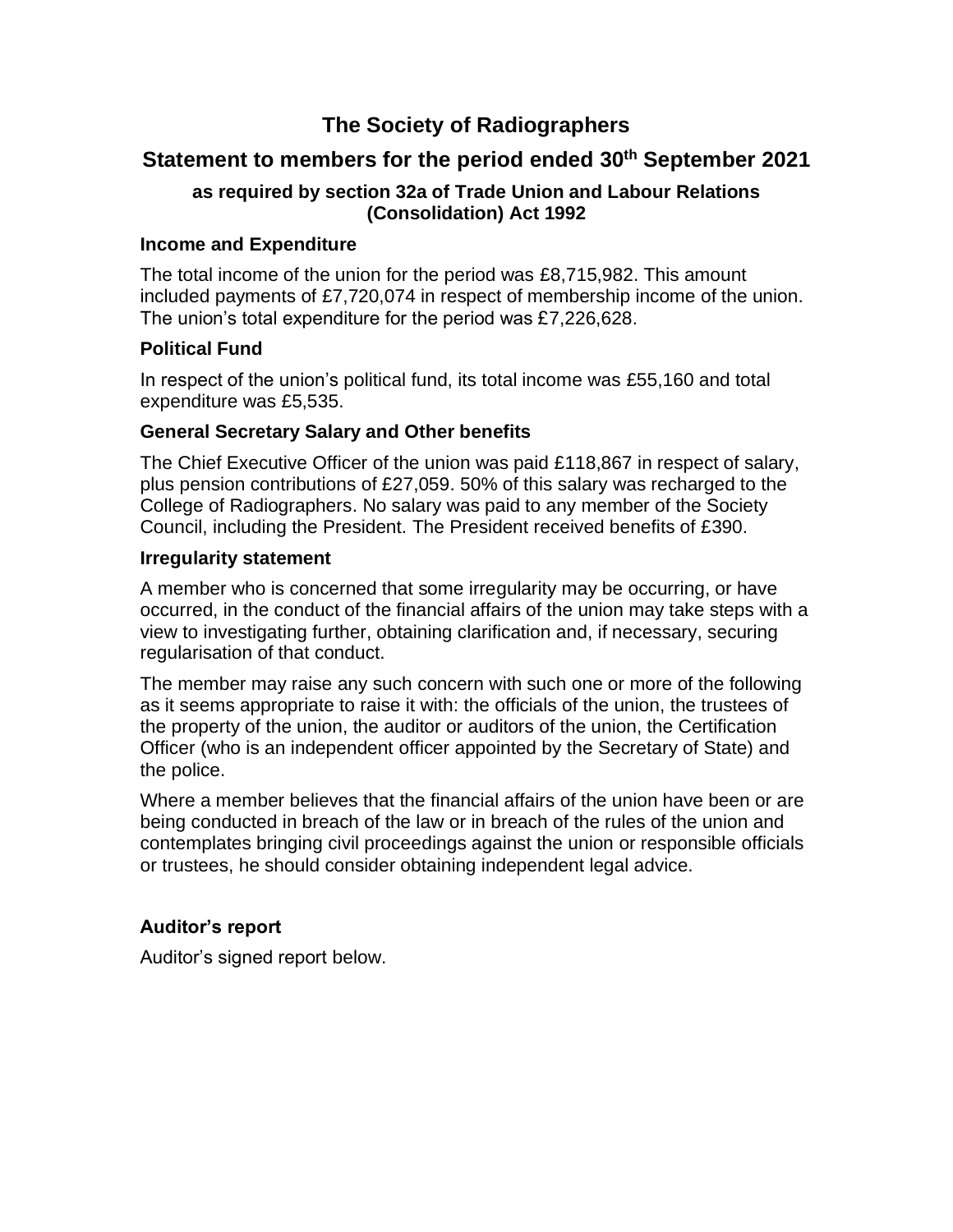### **Opinion**

We have audited the financial statements of the Society of Radiographers ('the parent company') and its subsidiaries ('the group') for the year ended 30 September 2021 which comprise the Consolidated statement of Comprehensive Income, the Society and Group Statement of Financial Position, the Consolidated Cash Flow Statement and notes to the financial statements, including significant accounting policies. The financial reporting framework that has been applied in their preparation is applicable law and United Kingdom Accounting Standards, including Financial Reporting Standard 102 The Financial Reporting Standard applicable in the UK and Republic of Ireland (United Kingdom Generally Accepted Accounting Practice).

In our opinion the financial statements:

- give a true and fair view of the state of the group's and of the parent company's affairs as at 30 September 2021 and of the group's income and expenditure, for the year then ended;
- have been properly prepared in accordance with United Kingdom Generally Accepted Accounting Practice; and
- have been prepared in accordance with the requirements of the Companies Act 2006 and the Trade Union and Labour Relations (Consolidation) Act 1992.

#### **Basis for opinion**

We conducted our audit in accordance with International Standards on Auditing (UK) (ISAs (UK)) and applicable law. Our responsibilities under those standards are further described in the Auditor's responsibilities for the audit of the financial statements section of our report. We are independent of the group in accordance with the ethical requirements that are relevant to our audit of the financial statements in the UK, including the FRC's Ethical Standard, and we have fulfilled our other ethical responsibilities in accordance with these requirements. We believe that the audit evidence we have obtained is sufficient and appropriate to provide a basis for our opinion.

#### **Conclusions relating to going concern**

In auditing the financial statements, we have concluded that the director's use of the going concern basis of accounting in the preparation of the financial statements is appropriate.

Based on the work we have performed, we have not identified any material uncertainties relating to events or conditions that, individually or collectively, may cast significant doubt on the group's ability to continue as a going concern for a period of at least twelve months from when the financial statements are authorised for issue.

Our responsibilities and the responsibilities of the directors with respect to going concern are described in the relevant sections of this report.

### **Other information**

The directors are responsible for the other information contained within the annual report. The other information comprises the information included in the annual report, other than the financial statements and our auditor's report thereon. Our opinion on the financial statements does not cover the other information and, except to the extent otherwise explicitly stated in our report, we do not express any form of assurance conclusion thereon.

Our responsibility is to read the other information and, in doing so, consider whether the other information is materially inconsistent with the financial statements or our knowledge obtained in the audit or otherwise appears to be materially misstated. If we identify such material inconsistencies or apparent material misstatements, we are required to determine whether this gives rise to a material misstatement in the financial statements themselves. If, based on the work we have performed, we conclude that there is a material misstatement of this other information, we are required to report that fact.

We have nothing to report in this regard.

### **Opinions on other matters prescribed by the Companies Act 2006**

In our opinion based on the work undertaken in the course of our audit

- the information given in the strategic report, which includes the directors' report prepared for the purposes of company law, for the financial year for which the financial statements are prepared is consistent with the financial statements; and
- the strategic report and the directors' report have been prepared in accordance with applicable legal requirements.

### **Matters on which we are required to report by exception**

In light of the knowledge and understanding of the group and the parent company and their environment obtained in the course of the audit, we have not identified material misstatements in the strategic report or the directors' report.

We have nothing to report in respect of the following matters in relation to which the Companies Act 2006 requires us to report to you if, in our opinion:

- adequate and proper accounting records have not been kept or returns adequate for our audit have not been received from branches not visited by us; or
- the financial statements are not in agreement with the accounting records and returns; or
- certain disclosures of directors' remuneration specified by law are not made; or
- we have not received all the information and explanations we require for our audit

#### **Responsibilities of Directors**

As explained more fully in the directors' responsibilities statement set out on page 3, the directors are responsible for the